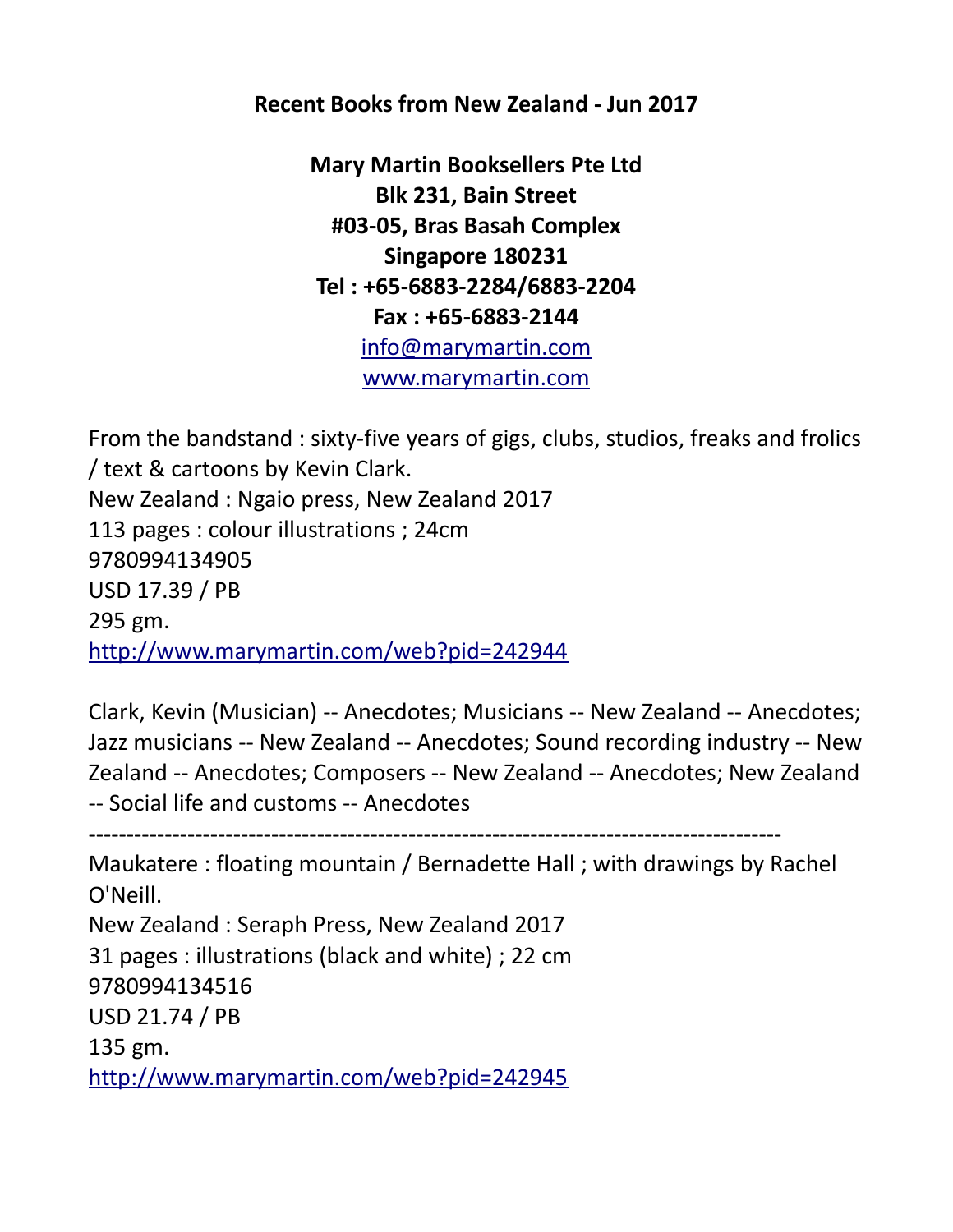New Zealand poetry -- 21st century

A Surfeit Of Sunsets / Dulcie Castree. New Zealand : Rowan Publishing 2017 174 pages 9780473345426 USD 23.48 / PB 265 gm. <http://www.marymartin.com/web?pid=242947>

New Zealand Fiction

-------------------------------------------------------------------------------------------

-------------------------------------------------------------------------------------------

Family Violence / David White New Zealand : Renaissance Publishing 2017 139 pages 9780994133403 USD 21.74 / PB 285 gm. <http://www.marymartin.com/web?pid=242948>

New Zealand - Violence, History

------------------------------------------------------------------------------------------- Three worlds : selected poems = Drei Welten / Karl Wolfskehl ; translated and edited by Andrew Paul Wood and Friedrich Voit. New Zealand : Cold Hub Press,New Zealand 2017 xxxix, 267 pages ; 21 cm 9780473358679 USD 39.13 / PB 505 gm. <http://www.marymartin.com/web?pid=242949>

New Zealand Poetry

-------------------------------------------------------------------------------------------

Salt river songs / Sam Hunt.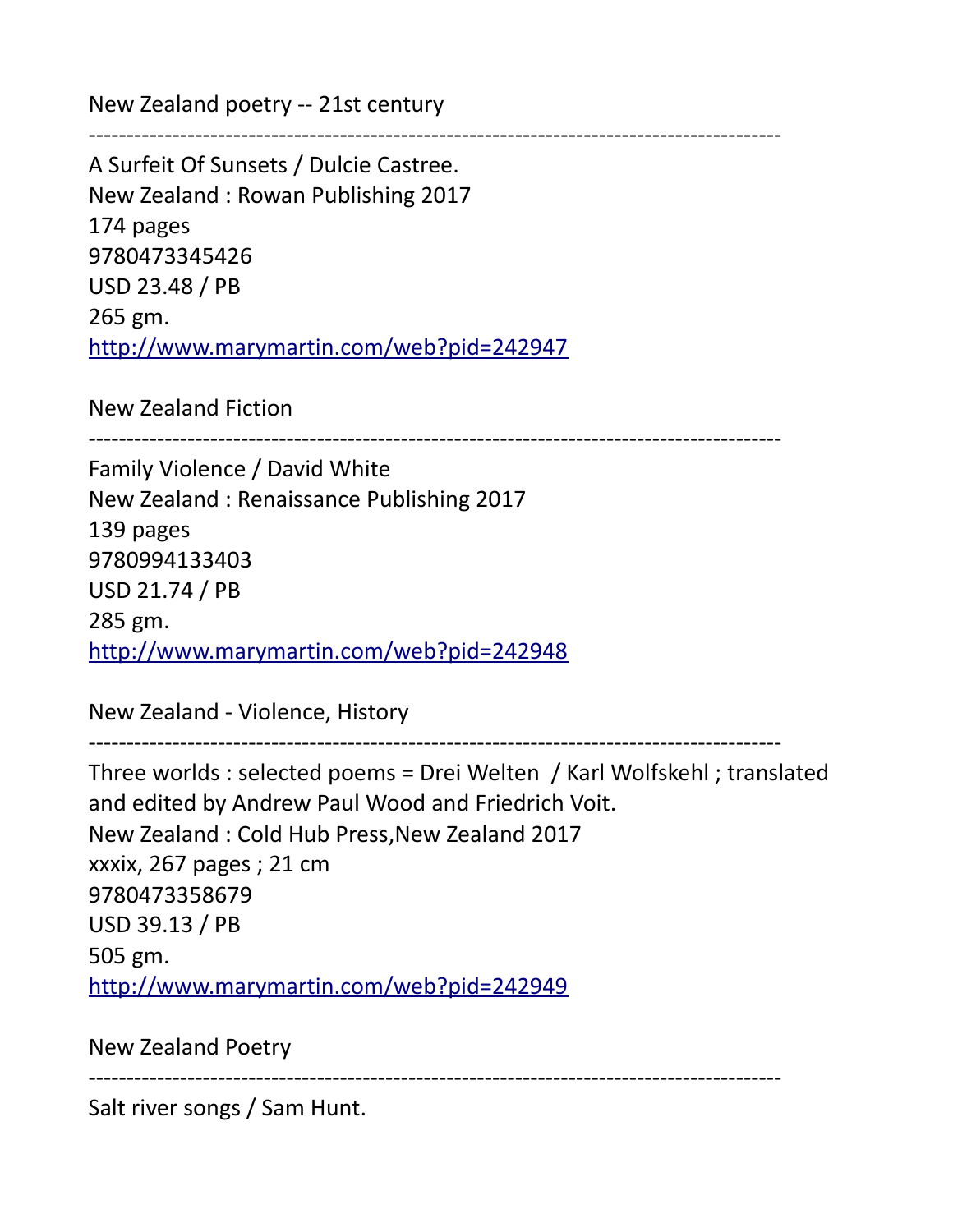New Zealand : Potton & Burton, New Zealand 2017 73 pages : portrait ; 20 cm 9780947503031 USD 21.74 / PB 75 gm. <http://www.marymartin.com/web?pid=242950>

New Zealand poetry -- 21st century

-------------------------------------------------------------------------------------------

An echo where you lie / Polina Kouzminova. New Zealand : Makaro Press,New Zealand 2017 47 pages ; 19 cm 9780994129949 USD 21.74 / PB 75 gm. <http://www.marymartin.com/web?pid=242951>

New Zealand poetry -- 21st century

-------------------------------------------------------------------------------------------

The axeman's accomplice : the true story of Margaret Reardon and the Snow family murders / Terry Carson. New Zealand : Alibi Press 2017 107 pages ; 23 cm 9780473294830 USD 26.09 / PB 215 gm. <http://www.marymartin.com/web?pid=242965>

Reardon, Margaret; Burns, Joseph, -1848; Murder -- New Zealand -- Auckland -- History -- 19th century

The Earth cries out / Bonnie Etherington. New Zealand : Vintage Books, New Zealand 2017 285 pages ; 24 cm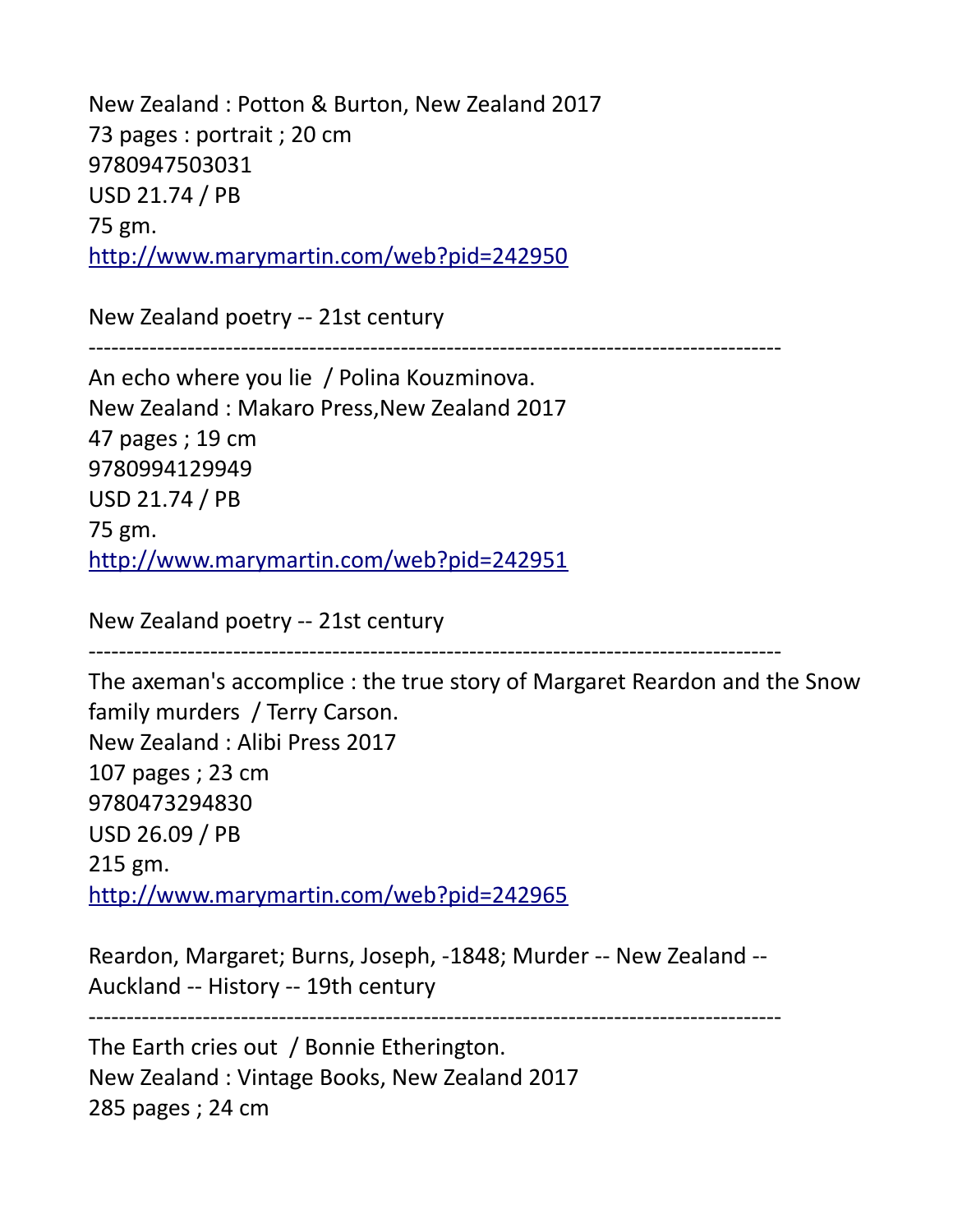9780143770657 USD 33.04 / PB 375 gm. <http://www.marymartin.com/web?pid=242966>

New Zealand fiction -- 21st century

-------------------------------------------------------------------------------------------

The internet of things / Kate Camp. New Zealand : Victoria University Press, New Zealand 2017 62 pages ; 21 cm 9781776561063 USD 21.74 / PB 115 gm. <http://www.marymartin.com/web?pid=242967>

New Zealand poetry -- 21st century

-------------------------------------------------------------------------------------------

Mana wahine : rising from the ashes / poetry by Kitrina Aroha Aubrey. New Zealand : Kitrina Aroha Aubrey 2017 45 pages : illustrations ; 21 cm 9780473363741 USD 30.43 / PB 110 gm. <http://www.marymartin.com/web?pid=242968>

Tuhinga auaha; Wāhine; New Zealand poetry -- 21st century

------------------------------------------------------------------------------------------- Mana wairua : a spiritual journey / poetry by Kitrina Aroha Aubrey. New Zealand : Kitrina Aroha Aubrey 2017 46 pages : illustrations ; 21 cm 9780473320447 USD 30.43 / PB 155 gm. <http://www.marymartin.com/web?pid=242969>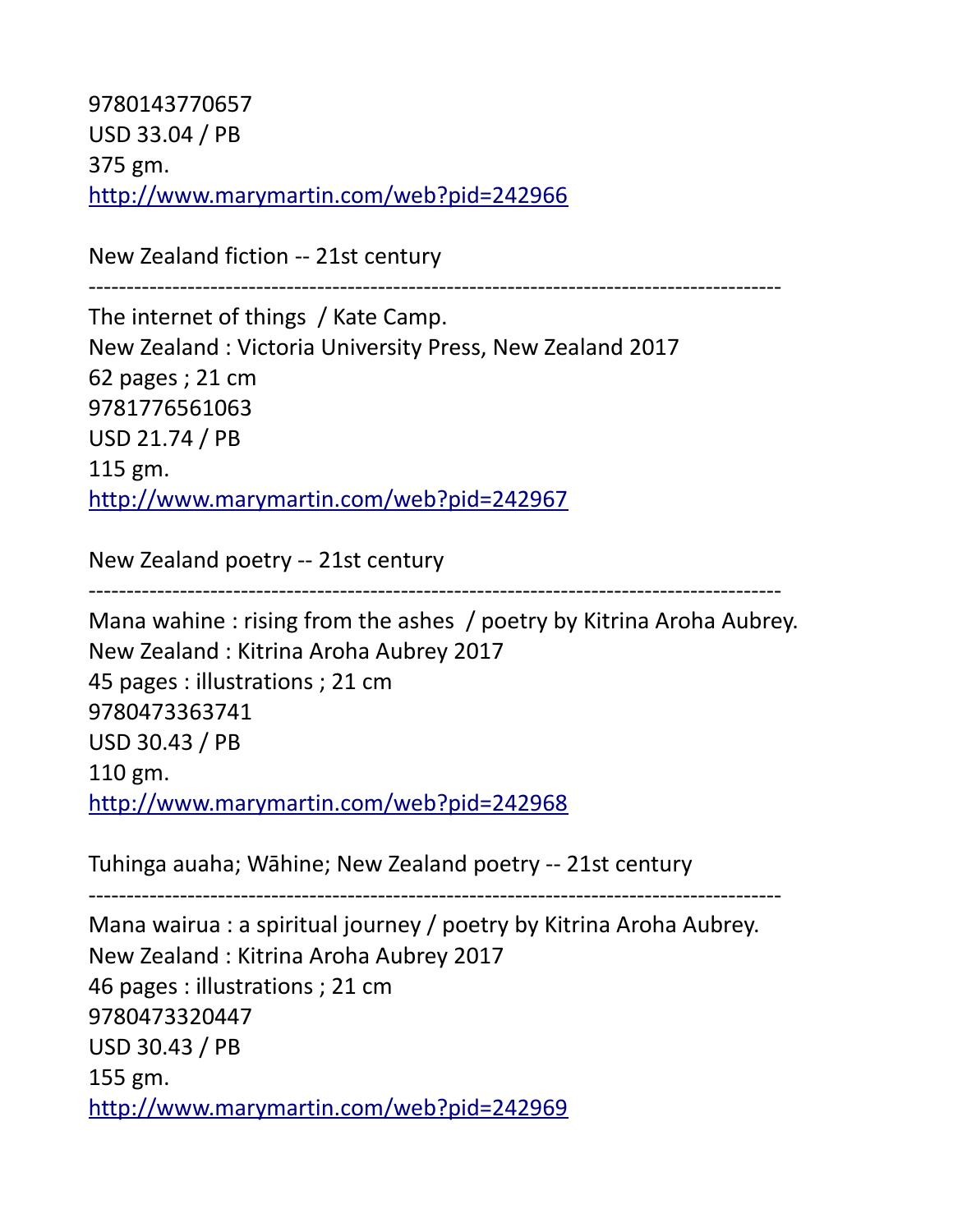Tuhinga auaha; Ao wairua; New Zealand poetry -- 21st century

-------------------------------------------------------------------------------------------

The wild side : true story of betrayal, grief, meth-addiction, paranormal activity and redemption / Janet Balcombe New Zealand : Wild Side Publishing 2017 xii, 237 pages : colour illustrations ; 22 cm 9780473366216 USD 26.09 / PB 330 gm. <http://www.marymartin.com/web?pid=242970>

Balcombe, Janet, 1967-; Drug addicts -- New Zealand -- Biography; Christians -- New Zealand -- Biography

-------------------------------------------------------------------------------------------

Time and time again : exploring past lives / by Kayla Mackenzie-Kopp. New Zealand : Korora Press 2017 141 pages ; 20 cm 9780473338190 USD 21.74 / PB 180 gm. <http://www.marymartin.com/web?pid=242971>

Mackenzie-Kopp, Kayla, 1943-; Reincarnation therapy

-------------------------------------------------------------------------------------------

Under the afro / Evan Silva New Zealand : Evan Silva 2017 114 pages : illustrations (some colour) ; 21 cm 9780473238476 USD 30.43 / PB 205 gm. <http://www.marymartin.com/web?pid=242972>

Silva, Evan, 1947-; Singers -- New Zealand -- biography; Popular music -- Australia -- History -- 20th century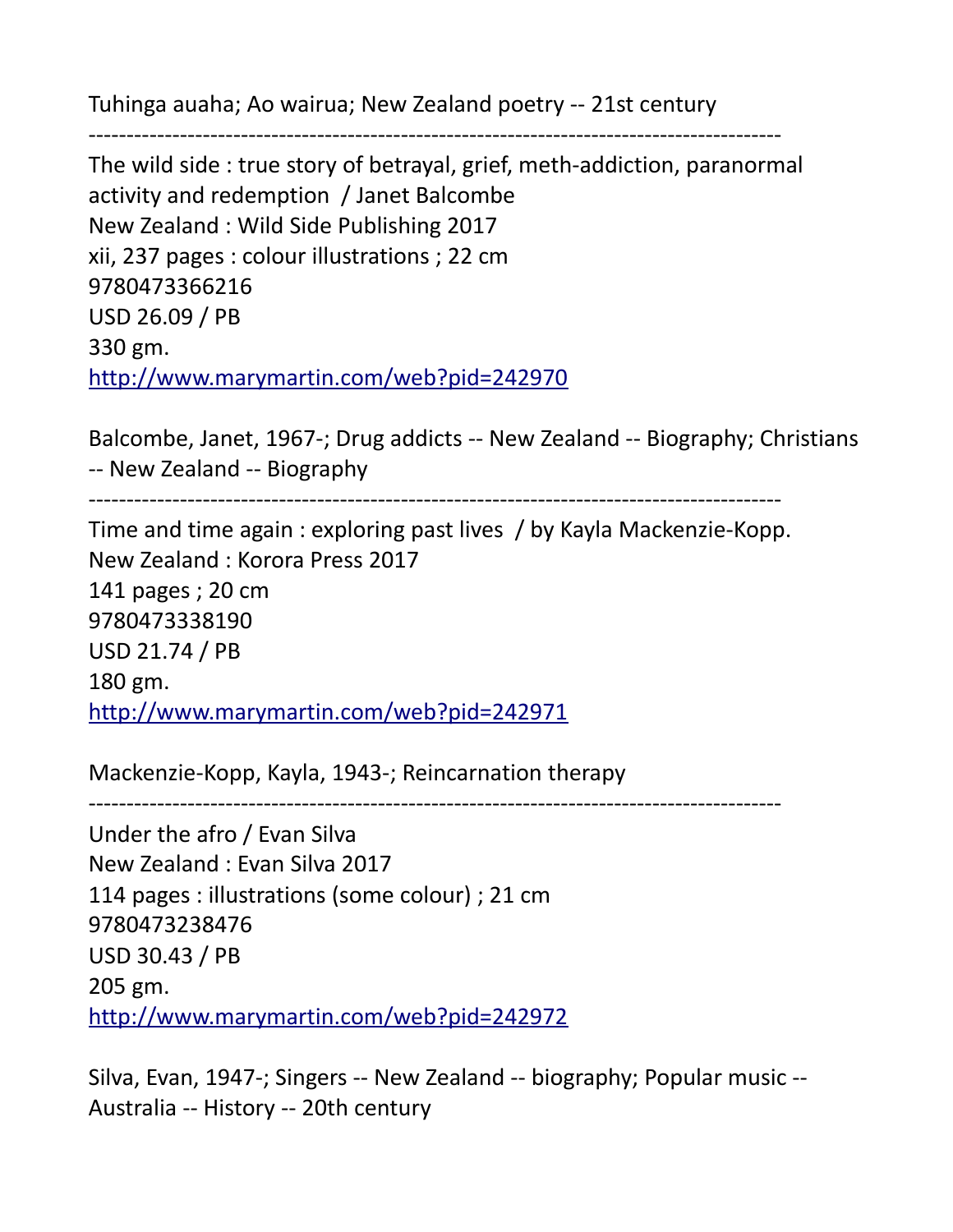------------------------------------------------------------------------------------------- Dead is dead and other stories / Jane Seaford. New Zealand : Jane Seaford 2017 219 pages ; 21 cm 9780473371210 USD 21.74 / PB 270 gm. <http://www.marymartin.com/web?pid=242973>

Short stories, New Zealand

-------------------------------------------------------------------------------------------

Hopes dashed? : the economics of gender inequality / Prue Hyman. New Zealand : Bridget Williams Books,New Zealand 2017 150 pages : illustrations ; 18 cm 9780994135469 USD 13.04 / PB 115 gm. <http://www.marymartin.com/web?pid=242974>

Women -- New Zealand -- Economic conditions; Pay equity -- New Zealand; Equal pay for equal work -- New Zealand; Feminism -- Economic aspects -- New Zealand; Feminist theory -- Economic aspects -- New Zealand; New Zealand -- Economic policy; New Zealand -- Social policy; New Zealand -- Economic conditions -- 1984-

------------------------------------------------------------------------------------------- Safeguarding the future : governing in an uncertain world / Jonathan Boston. New Zealand : Bridget Williams Books,New Zealand 2017 215 pages ; 18 cm 9780947518257 USD 13.04 / PB 155 gm. <http://www.marymartin.com/web?pid=242975>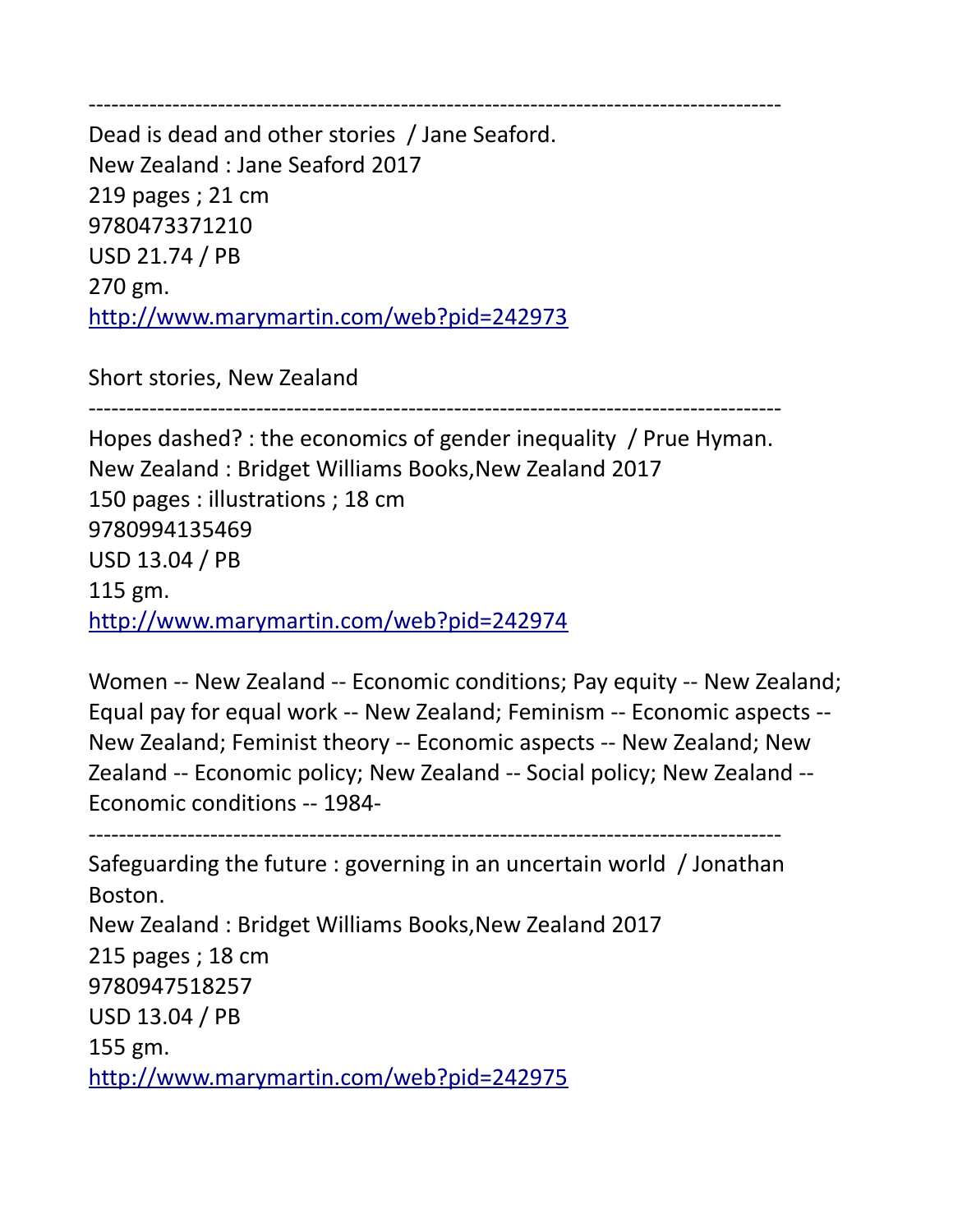New Zealand -- Politics and government -- 21st century

Island nurses : stories of birth, life and death on remote Great Barrier Island / Leonie Howie & Adele Robertson. New Zealand : Allen & Unwin,New Zealand 2017 255 pages : colour illustrations, map ; 24 cm 9781877505843 USD 37.00 / PB 355 gm. <http://www.marymartin.com/web?pid=243645>

-------------------------------------------------------------------------------------------

Howie, Leonie; Robertson, Adele; Nurses -- New Zealand -- Great Barrier Island -- Biography; Nursing -- New Zealand -- Great Barrier Island; Great Barrier Island (N.Z.) -- Anecdotes

-------------------------------------------------------------------------------------------

 Behind bars : real-life stories from inside New Zealand's prisons / Anna Leask. New Zealand : Penguin Books, New Zealand 2017 269 pages : colour illustrations ; 24 cm 9780143770268 USD 40.00 / PB 390 gm. <http://www.marymartin.com/web?pid=243646>

Prisoners -- New Zealand; Prisoners -- New Zealand -- Interviews; Prisons -- New Zealand

-------------------------------------------------------------------------------------------

Triumph on the western front : diary of a despatch rider with the ANZACs 1915-1919 / Oswald Harcourt Davis MM R.E. ; compiled by Philip Holdway-Davis. New Zealand : Insurance Professional Limited 2017 438 pages : illustrations ; 22 cm

9780473314637 USD 45.00 / PB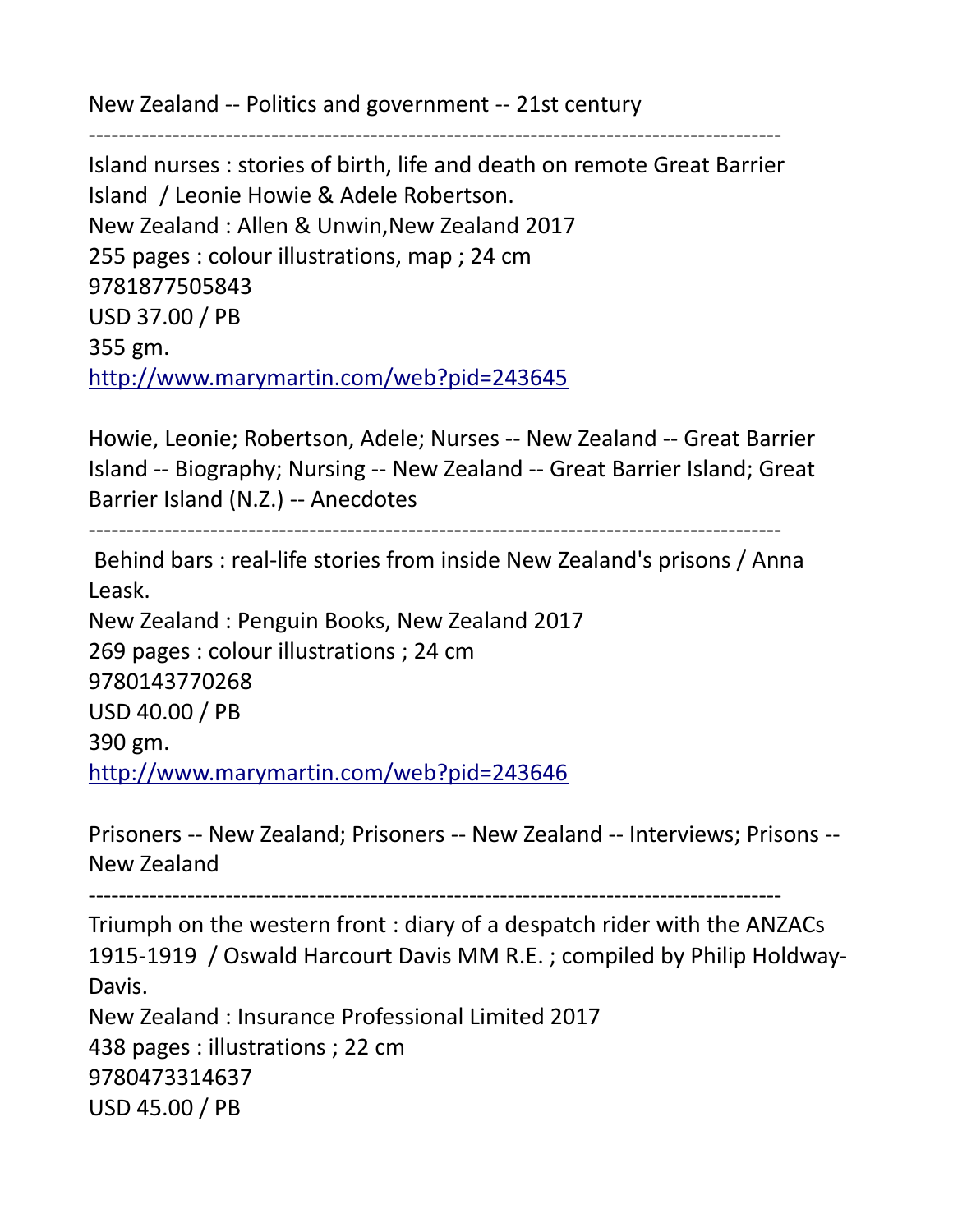775 gm. <http://www.marymartin.com/web?pid=243647>

Davis, Oswald Harcourt, 1882-1962 -- Diaries; Great Britain. Army. Australian and New Zealand Army Corps -- Motorcycle troops -- Diaries; Great Britain. Army -- Motorcycle troops -- Diaries; World War, 1914-1918 -- Campaigns -- Western Front -- Personal narratives, British

-------------------------------------------------------------------------------------------

Mrs. D is going within / Lotta Dann. New Zealand : Allen & Unwin,New Zealand 2017 264 pages ; 21 cm 9781877505867 USD 34.00 / PB 280 gm. <http://www.marymartin.com/web?pid=243648>

Dann, Lotta, 1971-; Dann, Lotta, 1971- -- Spiritual life; Alcoholics -- New Zealand -- Biography; Women alcoholics -- New Zealand -- Biography; Recovering alcoholics -- New Zealand; Emotional maturity

-------------------------------------------------------------------------------------------

Balancing Acts / Gerald McGhie New Zealand : Dunmore Publishing Limited,New Zealand 2017 251 pages 9781927212318 USD 35.00 / PB 485 gm. <http://www.marymartin.com/web?pid=243649>

New Zealand, History; New Zealand Diplomats

-------------------------------------------------------------------------------------------

Night burns with a white fire : the essential Lauris Edmond / edited by Frances Edmond & Sue Fitchett. New Zealand : Steele Roberts Aotearoa,New Zealand 2017 180 pages : illustrations (some colour) ; 21 cm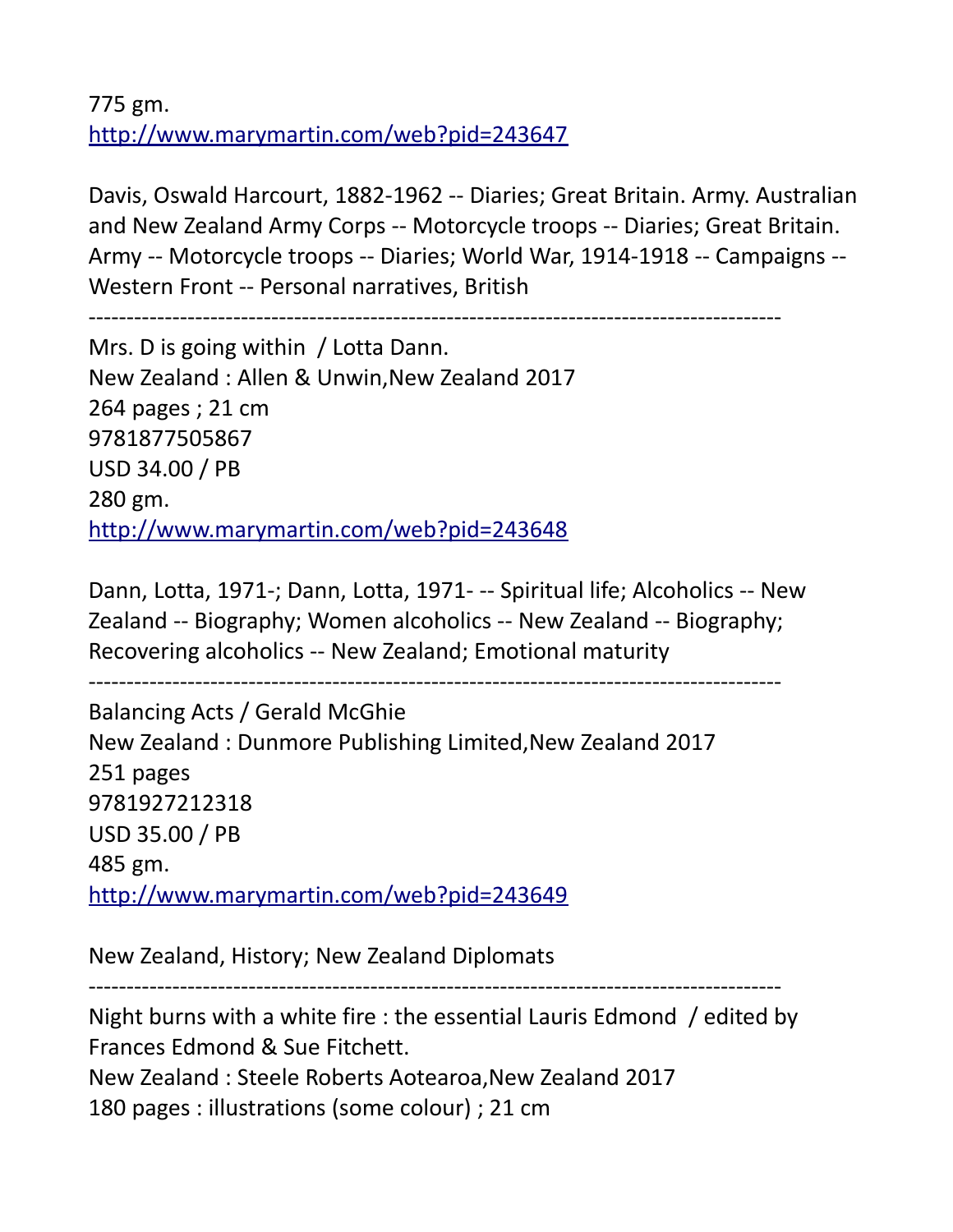9780947493448 USD 35.00 / PB 310 gm. <http://www.marymartin.com/web?pid=243650>

New Zealand poetry -- 20th century

-------------------------------------------------------------------------------------------

Heloise / Mandy Hager. New Zealand : Penguin Books, New Zealand 2017 382 pages ; 24 cm

9780143770992 USD 38.00 / PB 480 gm. <http://www.marymartin.com/web?pid=243651>

Abelard, Peter, 1079-1142 -- Fiction; Héloise, approximately 1095-1163 or 1164 -- Fiction; New Zealand fiction -- 21st century; Historical fiction

-------------------------------------------------------------------------------------------

The Nam legacy : a novel / Carole Brungar New Zealand : Carole Brungar Publishing 2017 445 pages ; 23 cm 9780473395209 USD 35.00 / PB 570 gm. <http://www.marymartin.com/web?pid=243652>

New Zealand fiction -- 21st century; Romance fiction

-------------------------------------------------------------------------------------------

Jake Bailey : what cancer taught me / with Nicola McCloy. New Zealand : Penguin Books, New Zealand 2017 239 pages : colour illustrations ; 21 cm 9780143770862 USD 30.00 / PB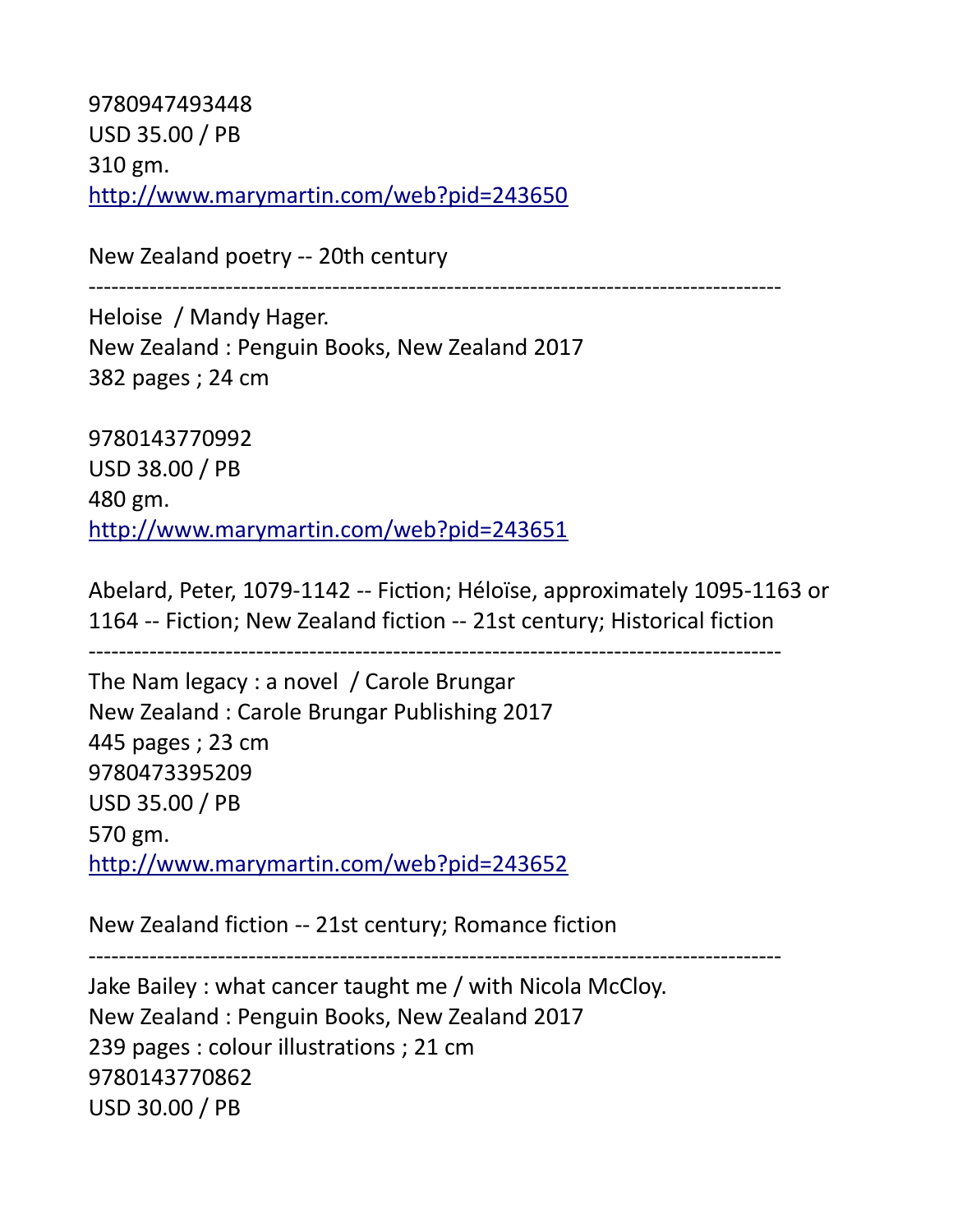275 gm. <http://www.marymartin.com/web?pid=243653>

Bailey, Jake -- Health; Cancer -- Patients -- New Zealand -- Biography; Cancer -- Psychological aspects; Cancer -- Social aspects; Self-actualization (Psychology)

-------------------------------------------------------------------------------------------

The Man Who Ate Lincoln Rd / Steve Braunias. New Zealand : Luncheon Sausage Books 2017 190 pages 9780473391713 USD 25.00 / PB 235 gm. <http://www.marymartin.com/web?pid=243660>

New Zealand Literature

-------------------------------------------------------------------------------------------

Wolf / Elizabeth Morton. New Zealand : Makaro Press,New Zealand 2017 91 pages ; 19 cm 9780994137821 USD 25.00 / PB 120 gm. <http://www.marymartin.com/web?pid=243661>

New Zealand poetry -- 21st century

-------------------------------------------------------------------------------------------

Astride a Fierce Wind / Huberta Hellendoorn New Zealand : Submarine, New Zealand 2017 360 pages, photographs, 9780473395216 USD 38.00 / PB 350 gm. <http://www.marymartin.com/web?pid=243662>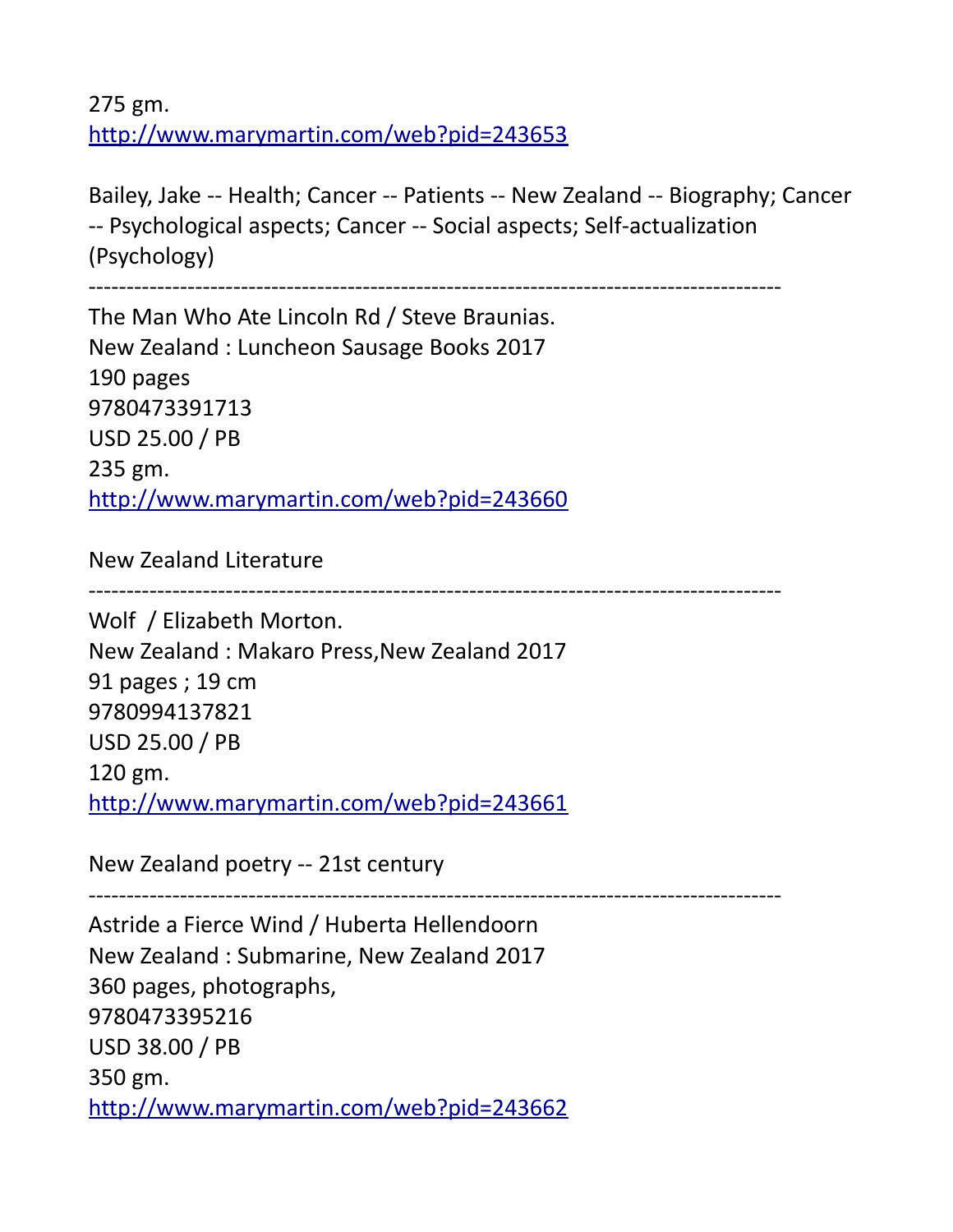Memoirs, Huberta Hellendoorn; Dutch Immigrants, Memoirs

-------------------------------------------------------------------------------------------

Charles Brasch : Journals 1945-1957 / selected with an introduction and notes by Peter Simpson. New Zealand : Otago University Press, New Zealand 2017 686 pages, photographs, images, illustrations 9781927322284 USD 60.00 / HB 1310 gm. <http://www.marymartin.com/web?pid=243663>

New Zealand, Journals

-------------------------------------------------------------------------------------------

The suicide club / Sarah Quigley New Zealand : Vintage Books, New Zealand 2017 412 pages ; 24 cm 9780143771012 USD 38.00 / PB 550 gm. <http://www.marymartin.com/web?pid=243664>

New Zealand fiction -- 21st century

-------------------------------------------------------------------------------------------

The roaring silence : a compendium of interviews, essays, poetry, art and prose about suicide. / Amelia Harris 1980-; Julia West New Zealand : Depot Press 2017 v, 164 pages : colour illustrations; 27 cm 9780473377458 USD 33.00 / PB 640 gm. <http://www.marymartin.com/web?pid=243665>

Suicide; Suicide -- New Zealand -- Prevention; Suicide in art; Suicide in literature; New Zealand literature -- 21st century; Art -- New Zealand -- 21st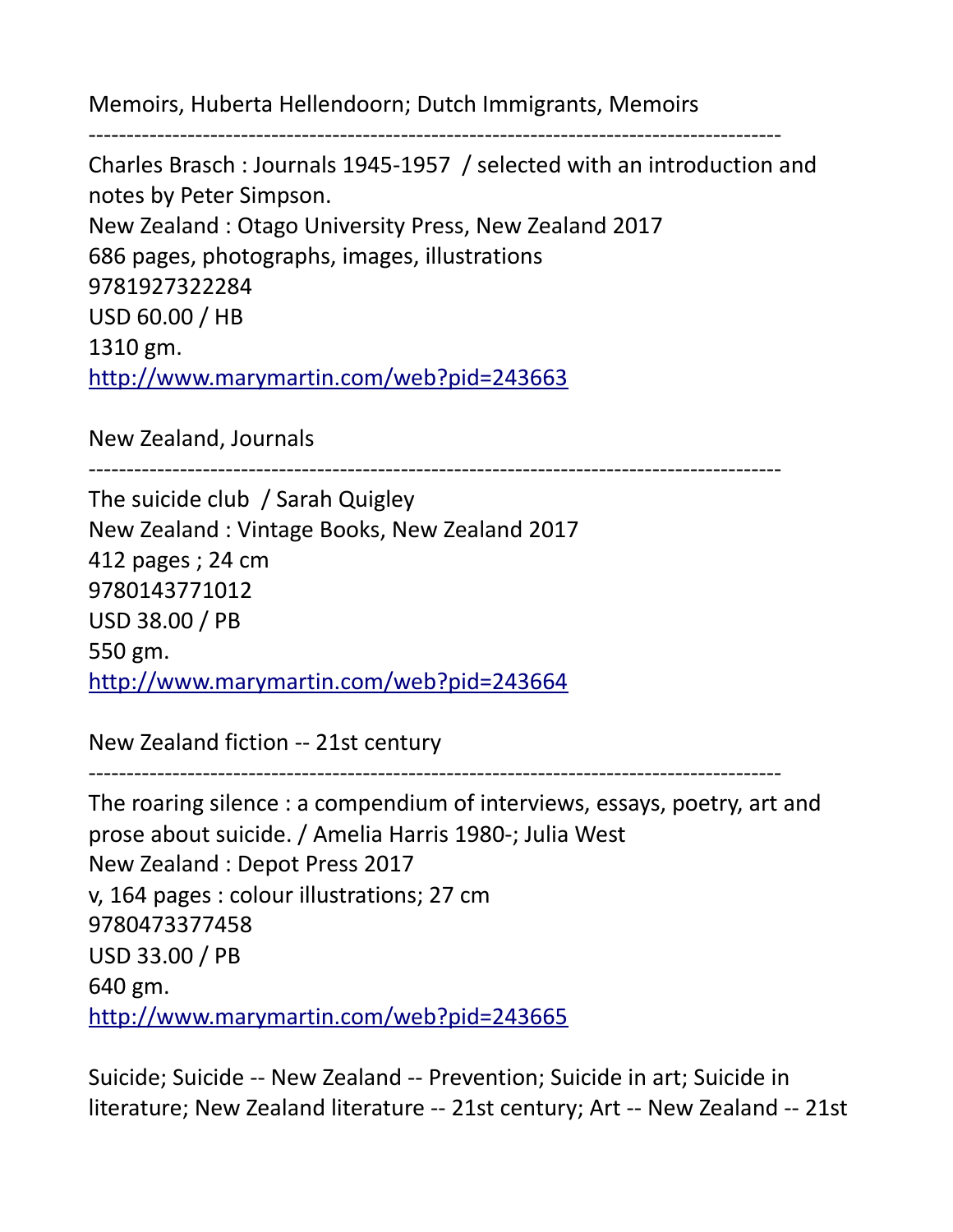century

------------------------------------------------------------------------------------------- Keeping New Zealand green : our forests - and their future / Elizabeth Orr. New Zealand : Steele Roberts Aotearoa,New Zealand 2017 254 pages : illustrations (some colour), colour maps ; 24 cm 9780947493462 USD 45.00 / PB 750 gm. <http://www.marymartin.com/web?pid=243666>

New Zealand Forest Service -- History; Forest conservation -- New Zealand

-------------------------------------------------------------------------------------------

Listening with my heart : Poems by Aotearoa New Zealand nurses / edited by Lorraine Ritchie. New Zealand : Steele Roberts Aotearoa,New Zealand 2017 59 pages 9780947493479 USD 25.00 / PB 160 gm. <http://www.marymartin.com/web?pid=243668>

New Zealand Poetry

-------------------------------------------------------------------------------------------

Selected poems / Ian Wedde New Zealand : Auckland University Press, New Zealand 2017 xi, 336 pages: illustrations ; 23 cm 9781869408596 USD 40.00 / PB 560 gm. <http://www.marymartin.com/web?pid=243669>

New Zealand poetry -- 21st century

------------------------------------------------------------------------------------------- Tūrangawaewae : identity & belonging in Aotearoa New Zealand / edited by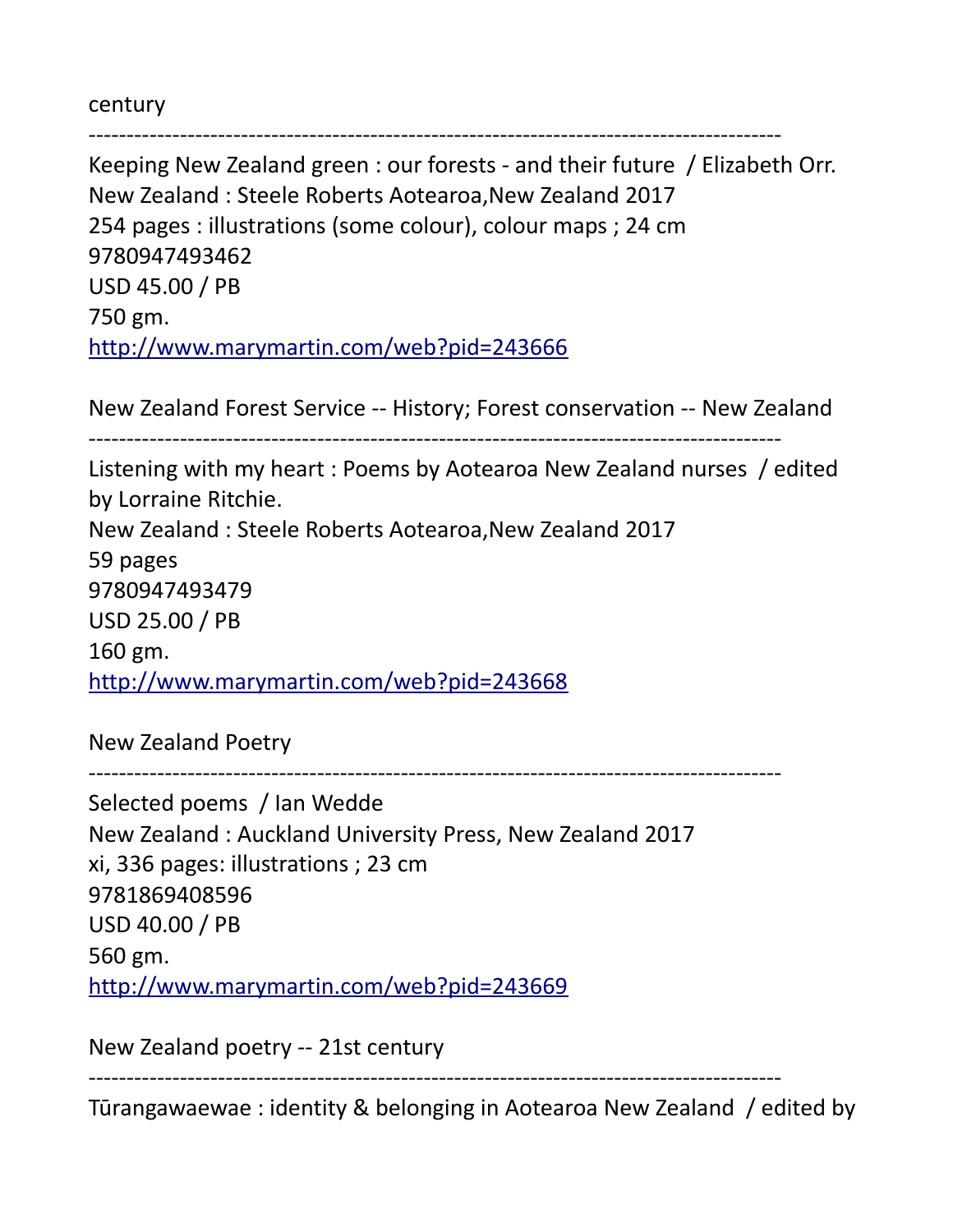Trudie Cain, Ella Kahu and Richard Shaw. New Zealand : Massey University Press 2017 287 pages : colour illustrations ; 23 cm 9780994136374 USD 50.00 / PB 575 gm. <http://www.marymartin.com/web?pid=243670>

Belonging (Social psychology) -- New Zealand; National characteristics -- New Zealand; Whanaungatanga; Tūrangawaewae; Tuakiri; New Zealand -- Social life and customs -- 21st century

-------------------------------------------------------------------------------------------

 Matariki : the star of the year / Rangi Matamua. New Zealand : Huia Publishers, New Zealand 2017 xii, 127 pages : colour illustrations ; 24 cm 9781775503255 USD 35.00 / PB 340 gm. <http://www.marymartin.com/web?pid=243672>

New Year -- New Zealand; Astronomy, Maori; Maori (New Zealand people) -- Social life and customs; Maori (New Zealand people) -- Rites and ceremonies; Maori (New Zealand people) -- History; Maori (New Zealand people) -- Folklore; Whānau mārama; Ahu māra; Pūrākau; Matariki; Tikanga; Whakataukī; Puanga; Tātai arorangi; Whetū; Wāhanga o te tau; Pleiades

-------------------------------------------------------------------------------------------

The yield / Sue Wootton New Zealand : Otago University Press, New Zealand 2017 84 pages ; 24 cm 9780947522483 USD 25.00 / PB 185 gm. <http://www.marymartin.com/web?pid=243674>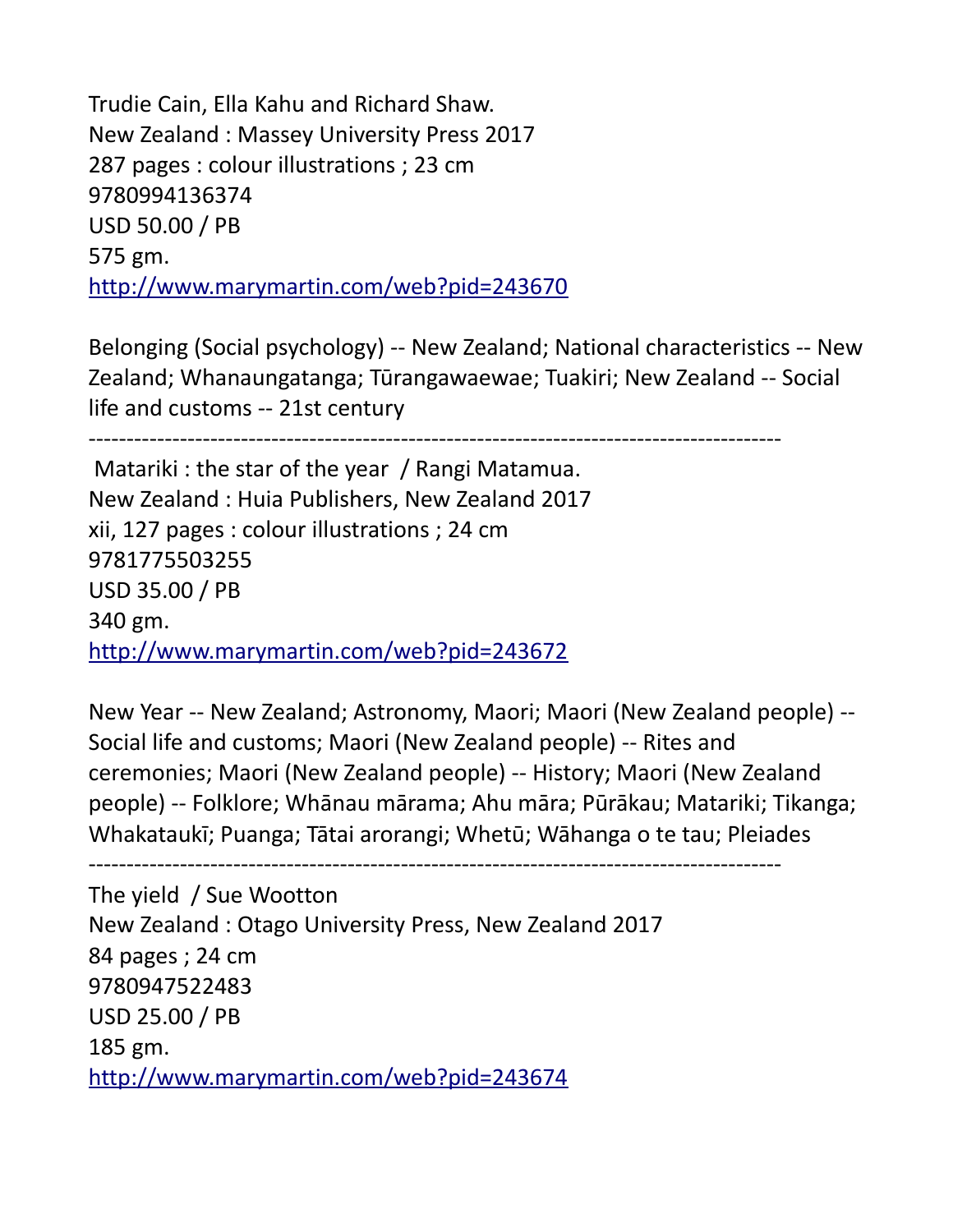New Zealand poetry -- 21st century

------------------------------------------------------------------------------------------- Along for the ride : a political memoir / Tony Simpson New Zealand : Blythswood Press 2017 439 pages : illustrations ; 24 cm 9780473392345 USD 48.00 / PB 695 gm. <http://www.marymartin.com/web?pid=243676>

Simpson, Tony, 1945-; Simpson, Tony, 1945- -- Political and social views; Historians -- New Zealand -- Biography; Labor union members -- New Zealand -- Biography; Government employees -- New Zealand -- Biography; New Zealand -- Politics and government -- 20th century; New Zealand -- Politics and government -- 21st century

-------------------------------------------------------------------------------------------

Five strings / Apirana Taylor New Zealand : Anahera Press, New Zealand 2017 246 pages ; 23 cm 9780473389482 USD 35.00 / PB 400 gm. <http://www.marymartin.com/web?pid=243677>

New Zealand fiction -- 21st century

-------------------------------------------------------------------------------------------

Collected poems 1981-2016 / Michael O'Leary ; introduction by Ian Sharp ; edited by Mark Pirie. New Zealand : HeadworX, New Zealand 2017 253 pages : illustrations ; 22 cm 9780473388317 USD 37.00 / PB 345 gm. <http://www.marymartin.com/web?pid=243678>